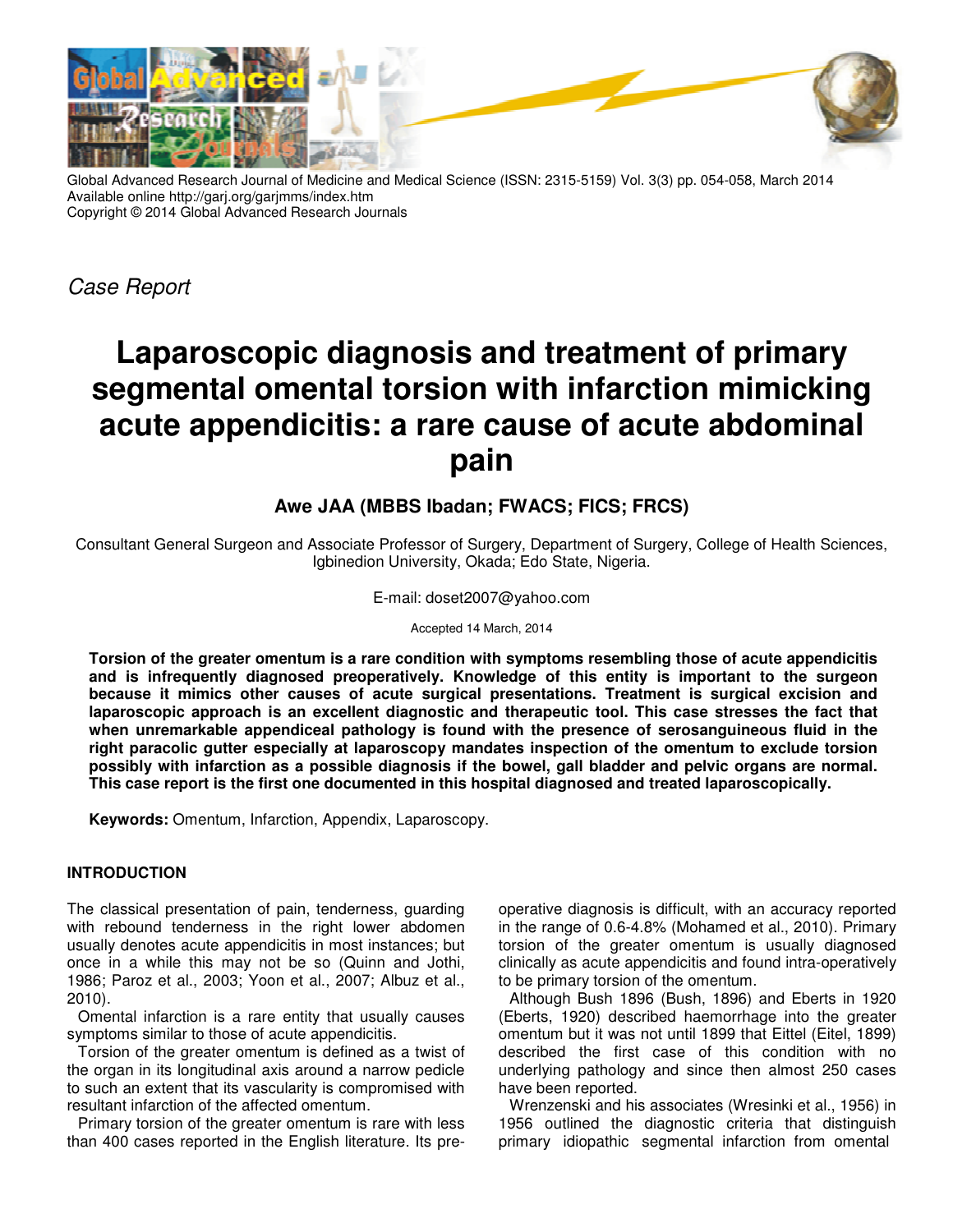torsion due to other causes such as torsion and strangulation in hernias (Kayan et al., 2013).

If left untreated it may form a fibrous ball surrounded by adhesions, which may become infected (Balthazar and Lefkowitz, 1993) or separate to form a loose body within the abdominal cavity.

#### **CASE REPORT**

A 32-year-old fairly obese male was admitted through the Emergency Room (ER), with a four-day history of rightsided lower abdominal pain with anorexia but no fever, vomiting, or urinary symptoms.

There was no history of abdominal trauma, exertion or previous surgery.

Abdominal examination showed marked tenderness and positive rebound tenderness in the right lower abdomen more at the lateral edge of the rectus muscle.

Apart from a leucocytosis of 11.5; results of all other investigations were within normal limits.

A provisional diagnosis of Acute Appendicitis was made.

He was then subjected to diagnostic laparoscopy with the possibility of laparoscopic appendicectomy with the usual three port technique carried out on the same day of admission.

At laparoscopy haemorrhagic fluid was found in the right paracolic gutter with normal looking appendix (figure 1 below)



**Figure 1**

These findings called for further laparoscopic exploration, which eventually showed partial infarction



**Figure 2**

around the distal one third of the greater omentum with some oedema (figure 2 above).

The infracted omentum was resected laparoscopically with combination of stapler and endo-cautery (figure 3 below) and the resected specimen sent for histopathological examination.



**Figure 3**. of Infarcted omentum about to be resected

The histologic examination of the omentum revealed foci of hemorrhage, vascular congestion, inflammatory changes, and fibrin deposition consistent with segmental omental infarction (figure 4 below).

Laparoscopic appendicectomy was also carried out at the same time and its histopathological examination reported as normal. The pelvis was sucked out and further irrigations done before the patient was closed up without any drain.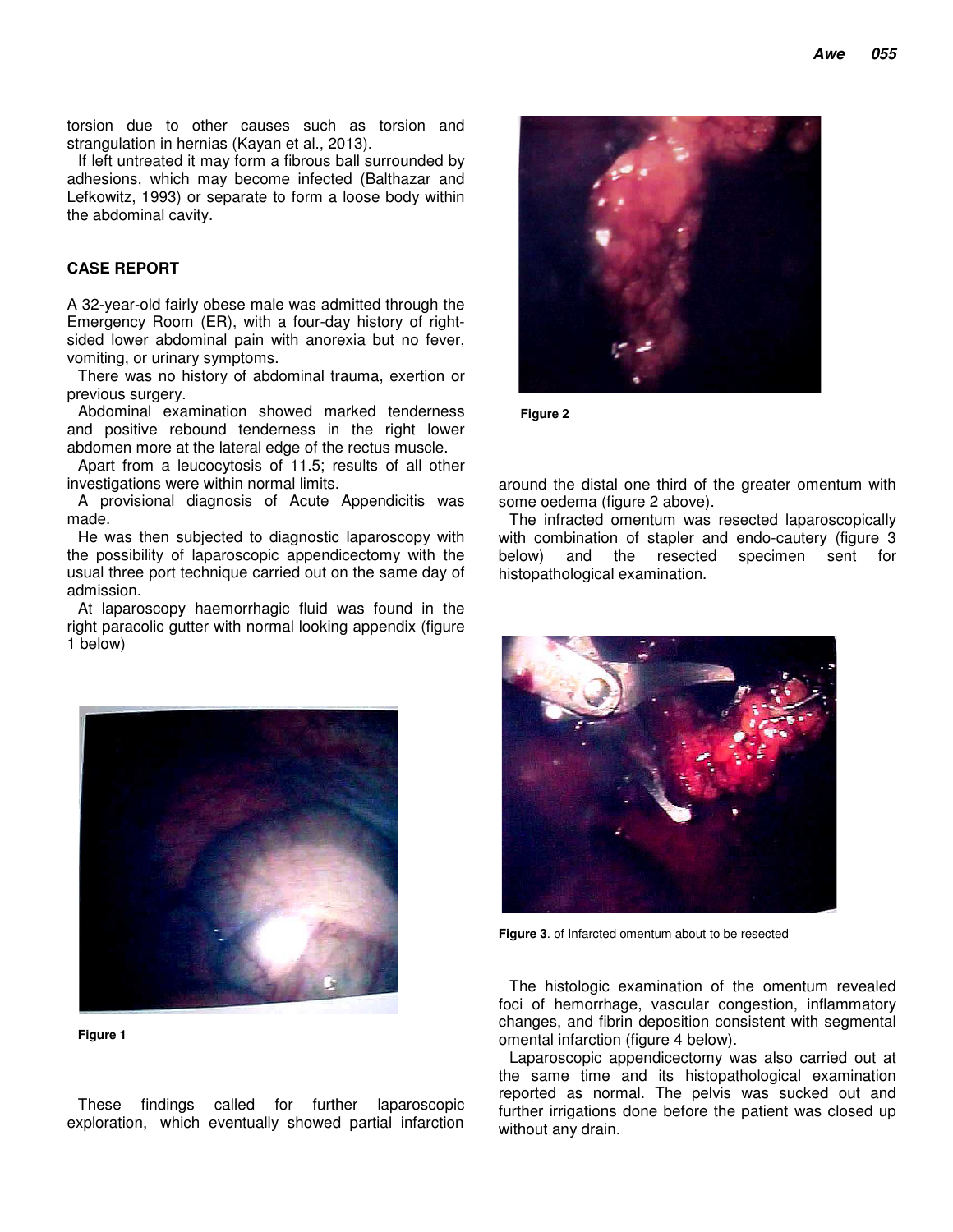

**Figure 4.** Slide of infarcted omentum

Post-operatively the patient had fever of  $38.8^{\circ}$ C on the day of the operation, which settled down over the following 24 hours and the patient was discharged home four days later. Patient remained well before discharge from the hospital.

Surgical out-patient follow-up was uneventful and he has since been discharged from follow-up.

#### **DISCUSSION AND CONCLUSION**

Cases of omental infarction were first reported in the literature over one hundred (100) years ago first by Bush (Bush, 1896) in 1896 and three (3) years later in 1899 by Eittel (Eitel, 1899).

Omental infarction occurs more often in the fourth and fifth decade of life although it may present at any age (Kimber et al., 1996). with a male to female ratio of 2:1.

Omental torsion can be primary or secondary.

Primary torsion of the greater omentum without any underlying cause is less common and it is a rare entity. Because of its rarity and non-specific clinical features, the diagnosis is seldom made preoperatively.

The precise cause of primary torsion is not known but exceptionally long omentum, with narrow attachment, omentum with relative increase in the bulk of fatty deposition at its distal segment and omentum with more prominent tortuous veins could be possible predisposing factors to torsion (Johnson, 1932). The higher incidence of torsion on the right side of the omentum is related to the greater size and mobility of that side.

Also blunt abdominal trauma, excessive coughing and straining, heavy exertion (Shields and Chase, 1988) sudden changes in body position and hyperperistalsis from over eating could also act as other precipitating factors to torsion. The higher incidence of torsion on the right side is related to the greater size and mobility of the

right side of the omentum (Kargar and Fallahnejad, 2009).

Further factors that predispose a patient to torsion include anatomic variations of the omentum, presence of accessory omentum, bifid omentum, irregular accumulations of fat in the omentum especially in obese patients, or omentum with narrow pedicle. The patient's slight obesity in this case could have contributed to this pathology.

Because of its rarity and nonspecific clinical features, the diagnosis is seldom made preoperatively (Al-Husaini et al., 2000; Tandon and Lim, 2010) and is usually made at laparotomy for suspected appendicitis.

Accurate preoperative diagnosis was reported in the range of 0.6-4.8 % (Mohamed et al., 2010).

Usually the patient is an adult but children are not completely free; in fact it is estimated that fifteen percent (15%) of cases occur in children.

Secondary torsion on the other hand a more common entity; occurs with underlying abnormalities such as hernial sacs, tumours, and foci of inflammation or adhesions. Precipitating factors comprise trauma, increased intra-abdominal pressure following coughing, exertion, heavy meal and change in body position, which probably result in sudden misplacement of the omentum and compromised blood flow.

The patient with omental infarction usually presents with acute onset of abdominal pain. The area of tenderness can be in a characteristic superficial periumbilical location, between the rectus abdominis muscle and the transverse colon corresponding to the greater omentum. Usually the diagnostic impression is of an atypical case of acute appendicitis. The clinical picture of acute appendicitis however is not complete (Albuz et al., 2010).

The condition may be associated with nausea, vomiting, or low-grade fever. An abdominal mass may be palpable in half of the patients.

This right-sided acute pain and rebound tenderness is often mistaken for acute appendicitis. Unlike acute appendicitis, however, patients with omental torsion usually do not have any significant gastrointestinal symptoms, and their clinical appearance is not consistent with the classical presentation of acute appendicitis of that duration.

However occasional rebound tenderness and guarding makes one to consider acute appendicitis, acute cholecystitis, pancreatitis, perforated duodenal ulcer or even a twisted ovarian cyst as possible differential diagnosis.

During exploration, the finding of free seorsanginous fluid in association with a normal appendix, gall bladder, pelvic organs and bowel, should alert the surgeon to the possibility of omental torsion.

Until recently, omental torsion was diagnosed only on exploratory surgery for presumed acute appendicitis or similar abdominal emergency.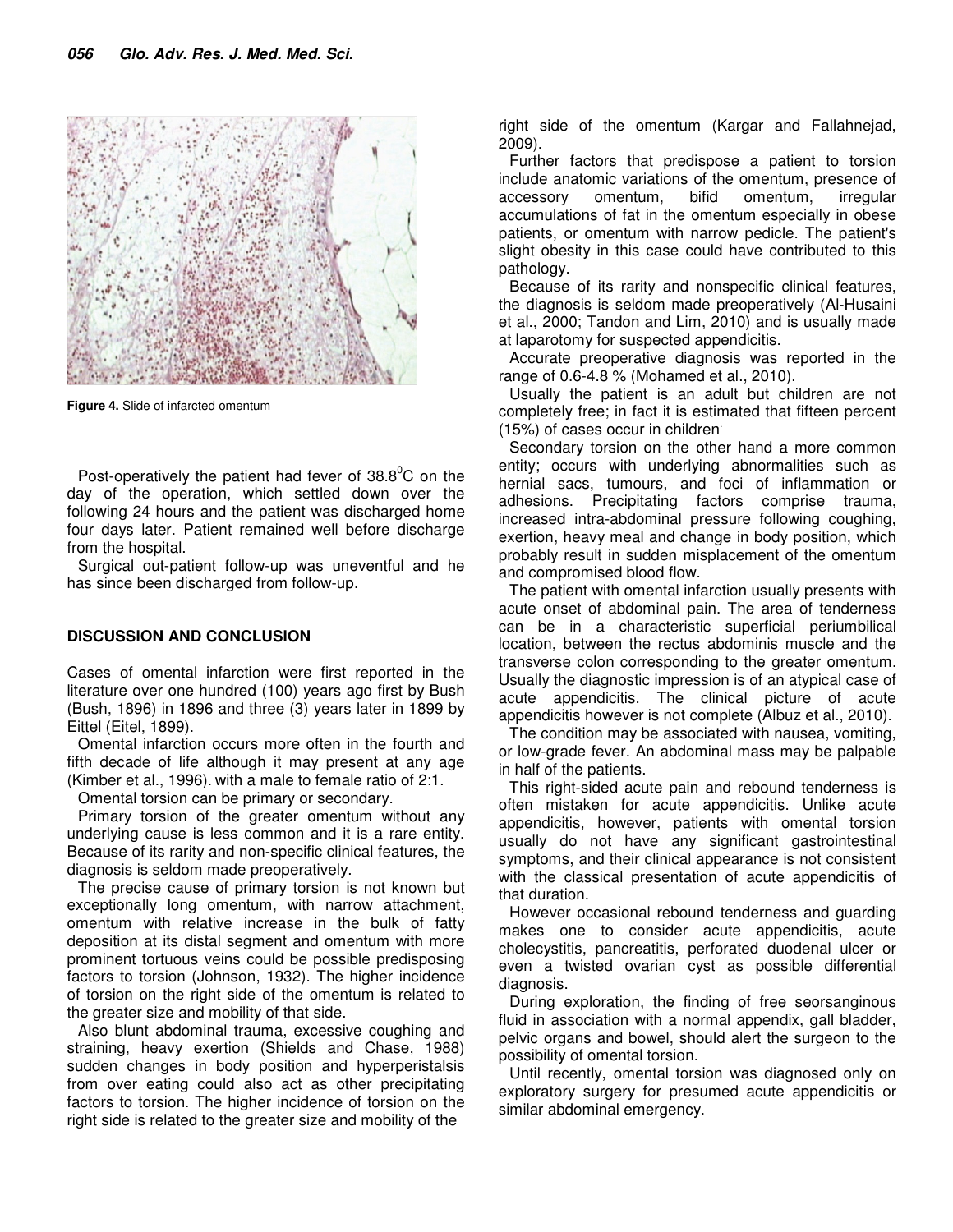Complete blood count (CBC) in this patient revealed moderate leukocytosis, which occurs in two thirds of cases which was found in this patient.

The increasing use of high-quality imaging, especially computerized tomography, in the diagnosis appendicitis and the acute abdomen, has allowed preoperative diagnosis to be made much more often (Naffaa et al., 2003).

Abdominal ultrasound and CT scan reveal, in the majority of cases, solid hyperechoic lesions and a whirling mass with hyper-attenuated fatty tissue, respectively (Naraynsingh et al., 1985; Puyaert, 1992). The presence of concentric linear strands in abdominal CT scan is highly characteristic of omental infarction and allows accurate preoperative diagnosis.

Mazza et al (1997) have reported that laparoscopy can provide an accurate diagnosis and treatment.

The increasing use of laparoscopy nowadays in the management of cases of suspected appendicitis offers substantial advantages for the patients while permitting definitive diagnosis and treatment (Steyaert and Valla, 1997; Mallick and Al-Bassam, 2006).

Laparoscopy is a safe diagnostic and therapeutic modality.

The use of laparoscopy has become widespread among surgeons and is a highly valuable diagnostic and therapeutic tool (Maternini et al., 2009).

Treatment consists of resection of the affected portion of omentum (Abe et al., 2012); and any disease associated with secondary torsion that requires correction at the same time can be carried out.

Although conservative management for omental infarction has been suggested for selected patients, laparotomy and better still laparoscopy remains the gold standard of diagnosis and treatment (Peirce et al., 2011; Sasmal et al., 2010; Costi et al., 2008; Sanchez et al., 2002)

Although omental torsion is not life threatening, segmental omentectomy reduces morbidity and removes inflammatory tissue, which may later serve as a focus of intra-abdominal adhesions and post-operative recovery is usually rapid and morbidity is minimal.

Delayed treatment may lead to the formation of intraabdominal abscesses, sepsis, and adhesions.

Conservative treatments with bed rest and antiinflammatory medications have been advised and could be considered; but this approach has been associated with the development of omental abscesses in some patients (Balthazar and Lefkowitz, 1993).

Awareness of the surgeons of this entity (Reurings et al., 2011) and use of CT scan in clinically suspected cases may increase its accurate preoperative diagnosis (Itenberg et al., 2010) and reduce its intra-operative surprise. It also allows the use of a minimally invasive approach of management.

In conclusion, torsion of the omentum is difficult to diagnose preoperatively and is usually detected during laparotomy for acute abdomen. However with the increase in performance of laparoscopy as a minimally invasive surgery nowadays has been found useful for both diagnosis and treatment of this uncommon condition as was achieved in this case.

#### **REFERENCES**

- Abe T, Kajiyama K, Harimoto N, Gion T, Nagaie T (2012). Laparoscopic omentectomy for preoperative diagnosis of torsion of the greater omentum. Int. J. Surg. Case Rep. 3(3):100-102.
- Albuz O, Ersoz N, Kilbas Z, Ozerhan IH, Harlak A, Altinel O, Yigit T (2010). Primary torsion of omentum: a rare cause of acute abdomen. Am. J. Emerg. Med. 28: 115.e5-7.
- Al-Husaini H, Onime A, Oluwole SF (2000). Primary torsion of the greater omentum. J. Natl. Med. Assoc.92: 306-8.
- Balthazar EJ, Lefkowitz RA (199)3. Left-sided omental infarction with associated omental abscess: CT diagnosis. J. Comput. Assist. Tomogr. 17: 379–381
- Bush P (1896). A case of Hemorrhage into the greater omentum. Lancet 1: 286.
- Costi R, Cecchini S, Randone B, Violi V, Roncoroni L, Sarli L (2008). Laparoscopic diagnosis and treatment of primary torsion of the greater omentum. Surg Laparosc Endosc Percutan Tech. 18(1):102- 105.
- Eberts EM (1920). Case of spontaneous Hemorrhage from the greater omentum. Canadian Med. Assoc. J. 10: 461.
- Eitel GG (1899). Rare omental torsion: NY Med. Rec. 55: 715.
- Itenberg E, Mariadason J, Khersonsky J, Wallack M (2010). Modern management of omental torsion and omental infarction: a surgeon's perspective. J. Surg. Educ. 67(1): 44-47.
- Johnson AH (1932). The great omentum and omental thrombosis. Northwest Med. 31: 285–290.
- Kargar S, Fallahnejad R (2009). Primary torsion of the lesser sac omentum. The Internet J. Surg. 7(2): 1-4.
- Kayan M, Sabuncuoglu MZ, Çetin M, Çetin R, Benzin MF, Benzin S, Yasar S, Ibisoqlu S (2013). Omental torsion with left-sided inguinal hernia: a rare preoperative diagnosis. Clin. Imaging. 37(1):173-175.
- Kimber CP, Westmore P, Huston JM, Kelly JH (1996). Primary omental torsion in children. J. Pediatr. Child Health. 32:22-24.
- Mallick MS, Al-Bassam AA (2006). Primary omental torsion in children. The pre-disposing factors and role of laparoscopy in diagnosis and treatment. Saudi. Med. J. 27: 194-197
- Maternini M, Pezzetta E, Martinet O (2009). Laparoscopic approach for idiopathic segmental infarction of the greater omentum. Minerva Chir. 64(2): 225-227.
- Mazza D, Fabiani P, Casaccia M, Baldini E, Gugenheim J, Mouiel J (1997). A rare laparoscopic diagnosis in acute abdominal pain: torsion of epiploic appendix. Surg Laparosc Endosc. 7: 456–458.
- Mohamed Y Mohamed, Harera I (2010)**.** Primary Torsion of The Omentum: An Intraoperative Surprise, Case Report. The Int. J. Surg. 26: 2.
- Naffaa LN, Shabb NS, Haddad MC (2003). CT findings of omental torsion and infarction: case report and review of the literature. Clin. Imaging. 27(2): 116-118.
- Naraynsingh V, barrow R, Raju GC, Manmohansingh LU (1985). segmental infarction of the omentum: diagnosis by Ultrasound, Postgrad.-med.-J. 61(717): 651-652.
- Paroz A, Halkic N, Pezzetta E, Martinet O (2003). Idiopathic segmental infarction of the greater omentum: a rare cause of acute abdomen. J. Gastrointest Surg. 7: 805–808.
- Peirce C, Martin ST, Hyland JM (2011). The use of minimally invasive surgery in the management of idiopathic omental torsion: The diagnostic and therapeutic role of laparoscopy. Int. J. Surg. Case Rep. 2(6):125-127.
- Puyaert JB (1992). Right-sided segmental infarction of the omentum: clinical, US, and CT findings. Radiol. 185(1) 169-172.